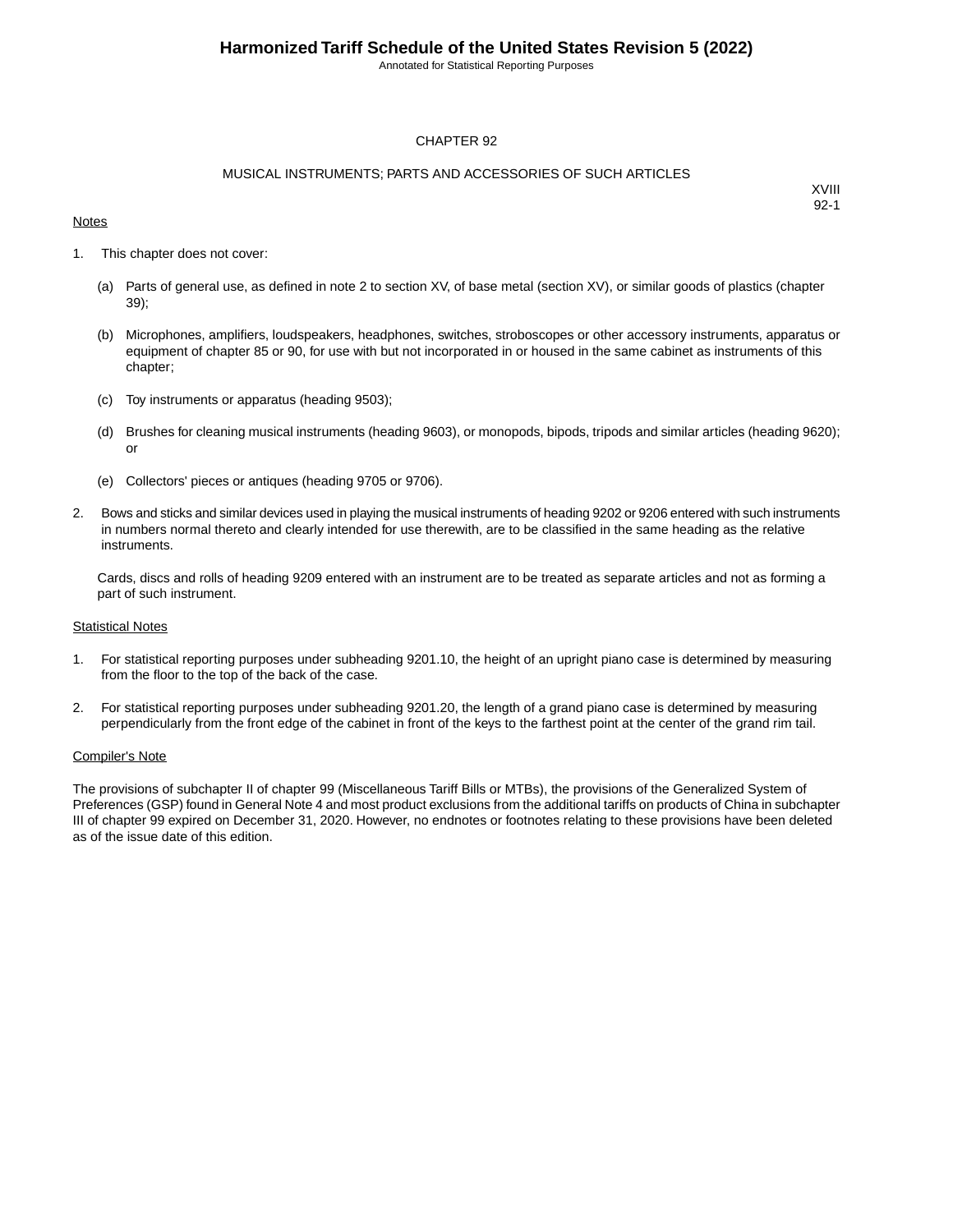Annotated for Statistical Reporting Purposes

| Heading/   | Stat. |                                                                                           | Unit     |                        | Rates of Duty                                                                         |                |
|------------|-------|-------------------------------------------------------------------------------------------|----------|------------------------|---------------------------------------------------------------------------------------|----------------|
| Subheading | Suf-  | <b>Article Description</b>                                                                | of       |                        |                                                                                       | $\overline{2}$ |
|            | fix   |                                                                                           | Quantity | General                | Special                                                                               |                |
| 9201       |       | Pianos, including player pianos; harpsichords and other<br>keyboard stringed instruments: |          |                        |                                                                                       |                |
| 9201.10.00 |       |                                                                                           |          | $4.7\%$ <sup>1/</sup>  | Free (A, AU, BH, CL, 40%<br>CO, D, E, IL, JO,<br>JP, KR, MA, OM,<br>P, PA, PE, S, SG) |                |
|            | 05    |                                                                                           |          |                        |                                                                                       |                |
|            | 11    | Other:<br>Containing a case measuring less than 111.76 cm                                 |          |                        |                                                                                       |                |
|            | 21    | Containing a case measuring 111.76 cm or more                                             |          |                        |                                                                                       |                |
|            | 31    | Containing a case measuring 121.92 cm or more                                             |          |                        |                                                                                       |                |
| 9201.20.00 | 41    | Containing a case measuring 129.54 cm or more                                             |          | $4.7\%$ <sup>1/</sup>  | Free (A, AU, BH, CL, 40%                                                              |                |
|            |       |                                                                                           |          |                        | CO, D, E, IL, JO,<br>JP, KR, MA, OM,                                                  |                |
|            | 05    | Other:                                                                                    |          |                        | P, PA, PE, S, SG)                                                                     |                |
|            | 11    | Containing a case measuring less than 152.40 cm                                           | .lNo.    |                        |                                                                                       |                |
|            | 21    | Containing a case measuring 152.40 cm or more                                             |          |                        |                                                                                       |                |
|            | 31    | Containing a case measuring 167.64 cm or more                                             |          |                        |                                                                                       |                |
|            | 41    | Containing a case measuring 180.34 cm or more                                             |          |                        |                                                                                       |                |
|            | 51    | Containing a case measuring 195.58 cm or more                                             |          |                        |                                                                                       |                |
| 9201.90.00 | 00    |                                                                                           |          | $-3.5\%$ <sup>1/</sup> | Free (A, AU, BH, CL, 40%<br>CO, D, E, IL, JO,<br>KR, MA, OM, P,<br>PA. PF. S. SG)     |                |
|            |       |                                                                                           |          |                        |                                                                                       |                |
|            |       |                                                                                           |          |                        |                                                                                       |                |
|            |       |                                                                                           |          |                        |                                                                                       |                |
|            |       |                                                                                           |          |                        |                                                                                       |                |
|            |       |                                                                                           |          |                        |                                                                                       |                |
|            |       |                                                                                           |          |                        |                                                                                       |                |
|            |       |                                                                                           |          |                        |                                                                                       |                |
|            |       |                                                                                           |          |                        |                                                                                       |                |
|            |       |                                                                                           |          |                        |                                                                                       |                |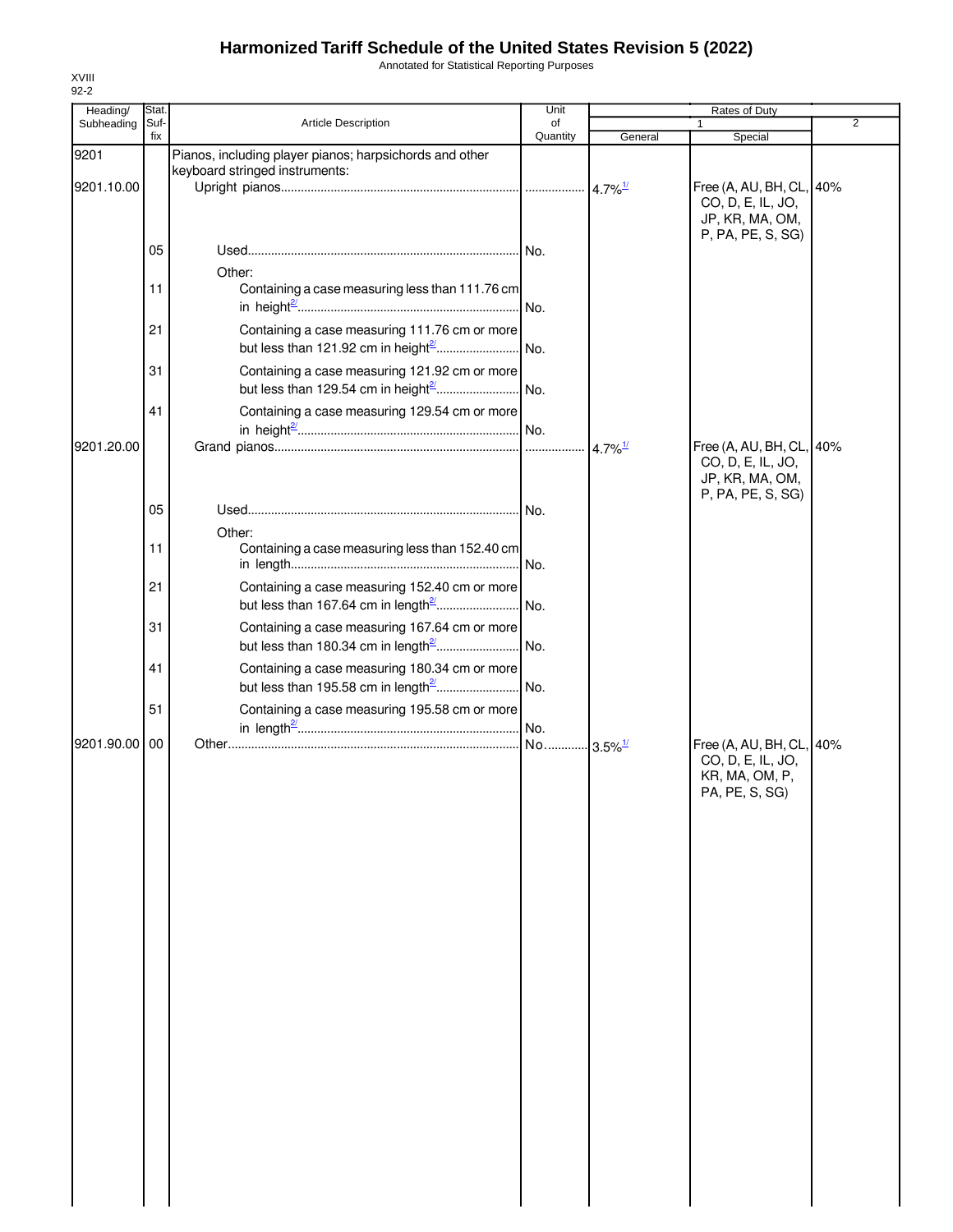Annotated for Statistical Reporting Purposes

| Heading/      | Stat.       |                                                                  | Unit                   |         | Rates of Duty                          |                |
|---------------|-------------|------------------------------------------------------------------|------------------------|---------|----------------------------------------|----------------|
| Subheading    | Suf-<br>fix | Article Description                                              | of<br>Quantity         | General | 1<br>Special                           | $\overline{2}$ |
| 9202          |             | Other string musical instruments (for example, guitars, violins, |                        |         |                                        |                |
|               |             | harps):                                                          |                        |         |                                        |                |
| 9202.10.00 00 |             |                                                                  |                        |         | Free (A, AU, BH, CL, 37.5%             |                |
|               |             |                                                                  |                        |         | CO, D, E, IL, JO,                      |                |
|               |             |                                                                  |                        |         | KR, MA, OM, P,                         |                |
|               |             |                                                                  |                        |         | PA, PE, S, SG)                         |                |
| 9202.90       |             | Other:                                                           |                        |         |                                        |                |
|               |             | Guitars:                                                         |                        |         |                                        |                |
| 9202.90.20 00 |             | Valued not over \$100 each, excluding the value of               | No 4.5% <sup>1/</sup>  |         | Free (A*, AU, BH,                      | 40%            |
|               |             |                                                                  |                        |         | CL, CO, D, E, IL,                      |                |
|               |             |                                                                  |                        |         | JO, KR, MA, OM,                        |                |
|               |             |                                                                  |                        |         | P, PA, PE, S, SG)                      |                |
| 9202.90.40 00 |             |                                                                  | No  8.7% <sup>1/</sup> |         | Free (A*, AU, BH,                      | 40%            |
|               |             |                                                                  |                        |         | CL, CO, D, E, IL,                      |                |
|               |             |                                                                  |                        |         | JO, KR, MA, OM,                        |                |
| 9202.90.60 00 |             |                                                                  | No 4.6% <sup>3/</sup>  |         | P, PA, PE, S, SG)<br>Free (A*, AU, BH, | 40%            |
|               |             |                                                                  |                        |         | CL, CO, D, E, IL,                      |                |
|               |             |                                                                  |                        |         | JO, KR, MA, OM,                        |                |
|               |             |                                                                  |                        |         | P, PA, PE, S, SG)                      |                |
|               |             |                                                                  |                        |         |                                        |                |
|               |             |                                                                  |                        |         |                                        |                |
|               |             |                                                                  |                        |         |                                        |                |
|               |             |                                                                  |                        |         |                                        |                |
|               |             |                                                                  |                        |         |                                        |                |
|               |             |                                                                  |                        |         |                                        |                |
|               |             |                                                                  |                        |         |                                        |                |
|               |             |                                                                  |                        |         |                                        |                |
|               |             |                                                                  |                        |         |                                        |                |
|               |             |                                                                  |                        |         |                                        |                |
|               |             |                                                                  |                        |         |                                        |                |
|               |             |                                                                  |                        |         |                                        |                |
|               |             |                                                                  |                        |         |                                        |                |
|               |             |                                                                  |                        |         |                                        |                |
|               |             |                                                                  |                        |         |                                        |                |
|               |             |                                                                  |                        |         |                                        |                |
|               |             |                                                                  |                        |         |                                        |                |
|               |             |                                                                  |                        |         |                                        |                |
|               |             |                                                                  |                        |         |                                        |                |
|               |             |                                                                  |                        |         |                                        |                |
|               |             |                                                                  |                        |         |                                        |                |
|               |             |                                                                  |                        |         |                                        |                |
|               |             |                                                                  |                        |         |                                        |                |
|               |             |                                                                  |                        |         |                                        |                |
|               |             |                                                                  |                        |         |                                        |                |
|               |             |                                                                  |                        |         |                                        |                |
|               |             |                                                                  |                        |         |                                        |                |
|               |             |                                                                  |                        |         |                                        |                |
|               |             |                                                                  |                        |         |                                        |                |
|               |             |                                                                  |                        |         |                                        |                |
|               |             |                                                                  |                        |         |                                        |                |
|               |             |                                                                  |                        |         |                                        |                |
|               |             |                                                                  |                        |         |                                        |                |
|               |             |                                                                  |                        |         |                                        |                |
|               |             |                                                                  |                        |         |                                        |                |
|               |             |                                                                  |                        |         |                                        |                |
|               |             |                                                                  |                        |         |                                        |                |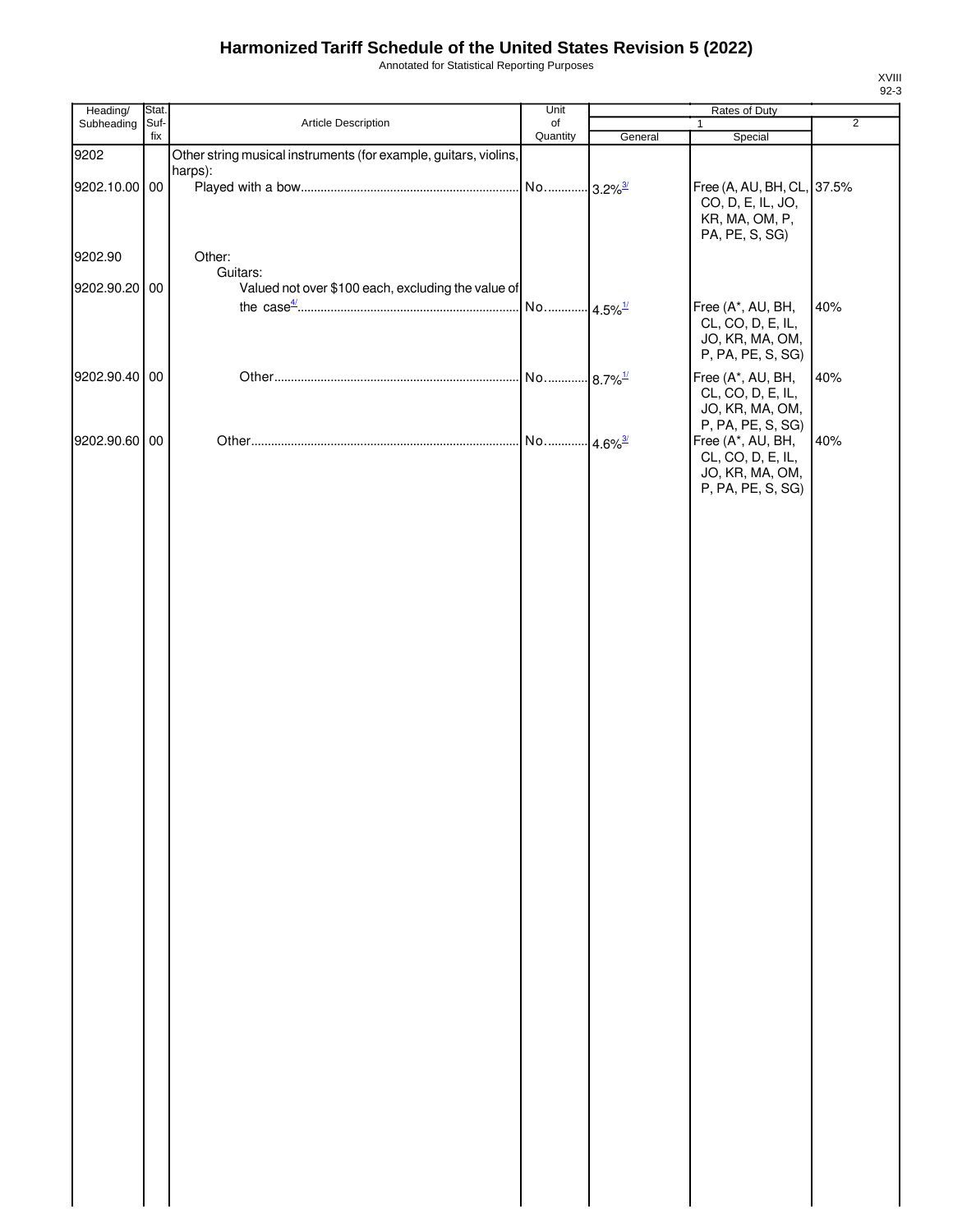Annotated for Statistical Reporting Purposes

| Heading/      | Stat.       |                                                                                                                                                                           | Unit                   |                            | Rates of Duty                                                                         |     |
|---------------|-------------|---------------------------------------------------------------------------------------------------------------------------------------------------------------------------|------------------------|----------------------------|---------------------------------------------------------------------------------------|-----|
| Subheading    | Suf-<br>fix | <b>Article Description</b>                                                                                                                                                | of<br>Quantity         | General                    | Special                                                                               | 2   |
| 9205          |             | Wind musical instruments (for example, keyboard pipe organs,<br>accordions, clarinets, trumpets, bagpipes), other than<br>fairground organs and mechanical street organs: |                        |                            |                                                                                       |     |
| 9205.10.00    |             |                                                                                                                                                                           |                        | $2.9\%$ <sup>1/</sup>      | Free (A*, AU, BH,<br>CL, CO, D, E, IL,<br>JO, JP, KR, MA,<br>OM, P, PA, PE, S,        | 40% |
|               | 40          |                                                                                                                                                                           |                        |                            | SG)                                                                                   |     |
| 9205.90       | 80          | Other:<br>Keyboard pipe organs; harmoniums and similar                                                                                                                    |                        |                            |                                                                                       |     |
| 9205.90.12 00 |             | keyboard instruments with free metal reeds:                                                                                                                               |                        |                            |                                                                                       | 35% |
| 9205.90.14    | 00          |                                                                                                                                                                           |                        |                            | Free (A*, AU, BH,                                                                     | 40% |
|               |             | Accordions and similar instruments; mouth organs:                                                                                                                         |                        |                            | CL, CO, D, E, IL,<br>JO, JP, KR, MA,<br>OM, P, PA, PE, S,<br>SG)                      |     |
|               |             | Accordions and similar instruments:                                                                                                                                       |                        |                            |                                                                                       |     |
| 9205.90.15 00 |             |                                                                                                                                                                           | No  Free <sup>1/</sup> |                            |                                                                                       | 40% |
| 9205.90.18 00 |             |                                                                                                                                                                           |                        |                            | Free (A*, AU, BH,<br>CL, CO, D, E, IL,<br>JO, JP, KR, MA,<br>OM, P, PA, PE, S,<br>SG) | 40% |
| 9205.90.19 00 |             |                                                                                                                                                                           |                        |                            |                                                                                       | 40% |
| 9205.90.20 00 |             | Woodwind instruments:                                                                                                                                                     |                        |                            |                                                                                       | 40% |
| 9205.90.40    |             |                                                                                                                                                                           |                        | $4.9\%$ <sup>1/</sup>      | Free (A*, AU, BH,                                                                     | 40% |
|               |             |                                                                                                                                                                           |                        |                            | CL, CO, D, E, IL,<br>JO, JP, KR, MA,<br>OM, P, PA, PE, S,<br>SG)                      |     |
|               | 20          |                                                                                                                                                                           |                        |                            |                                                                                       |     |
|               | 40          |                                                                                                                                                                           |                        |                            |                                                                                       |     |
|               | 60          | Flutes and piccolos (except bamboo)                                                                                                                                       | l No                   |                            |                                                                                       |     |
| 9205.90.60 00 | 80          |                                                                                                                                                                           | No.                    | $\cdot$ Free $\frac{1}{2}$ |                                                                                       | 40% |
| 9206.00       |             | Percussion musical instruments (for example, drums,                                                                                                                       |                        |                            |                                                                                       |     |
| 9206.00.20 00 |             | xylophones, cymbals, castanets, maracas):                                                                                                                                 | No 4.8% <sup>1/</sup>  |                            | Free (A*, AU, BH,<br>CL, CO, D, E, IL,<br>JO, KR, MA, OM,<br>P, PA, PE, S, SG)        | 40% |
| 9206.00.40 00 |             |                                                                                                                                                                           |                        |                            |                                                                                       | 40% |
| 9206.00.60 00 |             | Sets of tuned bells known as chimes, peals or carillons No Free <sup>1/</sup>                                                                                             |                        |                            |                                                                                       | 50% |
| 9206.00.80 00 |             |                                                                                                                                                                           | No 5.3% <sup>1/</sup>  |                            | Free (A*, AU, BH,                                                                     | 40% |
|               |             |                                                                                                                                                                           |                        |                            | CL, CO, D, E, IL,<br>JO, KR, MA, OM,<br>P, PA, PE, S, SG)                             |     |
|               |             |                                                                                                                                                                           |                        |                            |                                                                                       |     |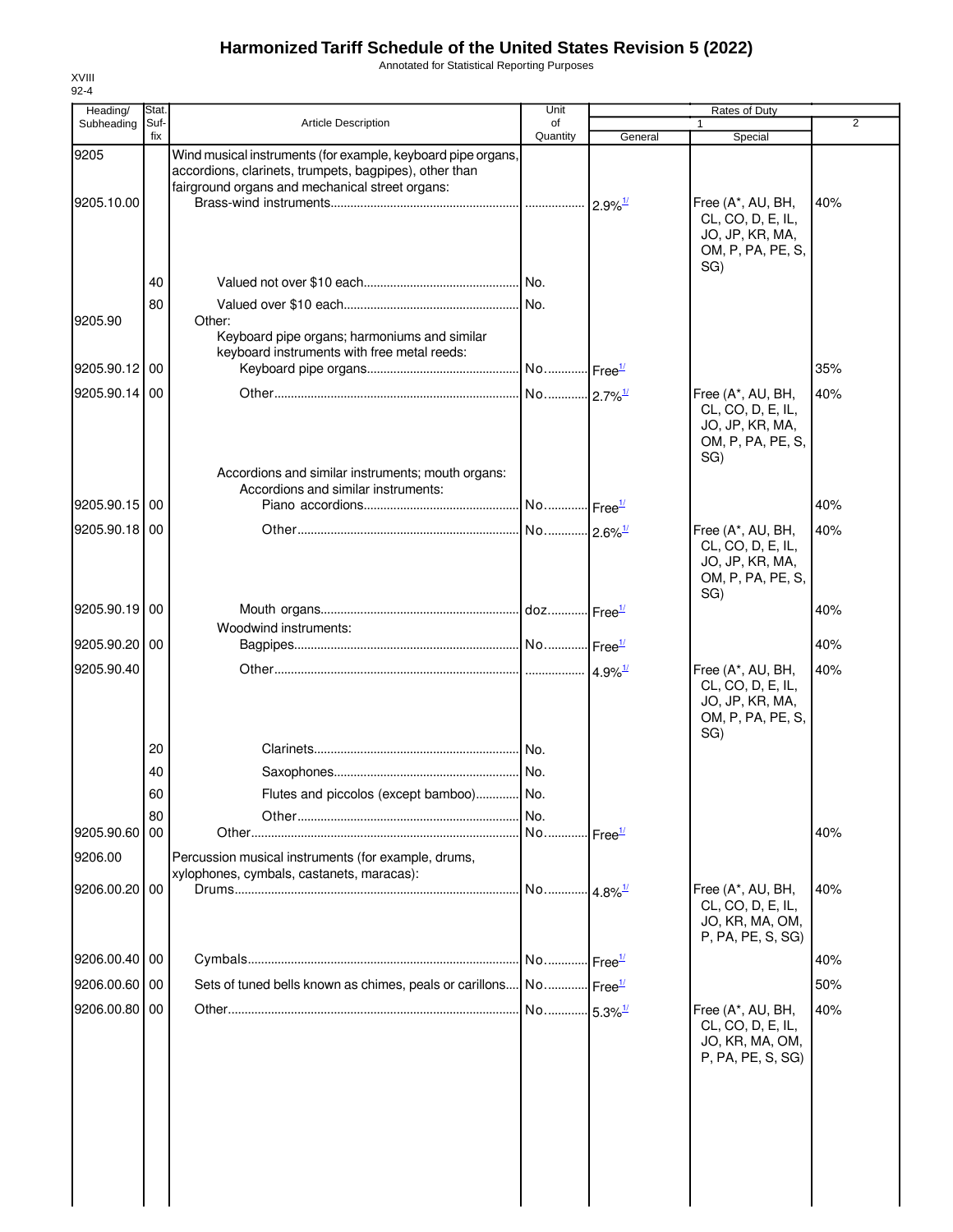Annotated for Statistical Reporting Purposes

| Heading/      | Stat.       |                                                                                                                                                                                                                                                                                                    | Unit                     |                     | <b>Rates of Duty</b>                                                                          |                |
|---------------|-------------|----------------------------------------------------------------------------------------------------------------------------------------------------------------------------------------------------------------------------------------------------------------------------------------------------|--------------------------|---------------------|-----------------------------------------------------------------------------------------------|----------------|
| Subheading    | Suf-<br>fix | <b>Article Description</b>                                                                                                                                                                                                                                                                         | of<br>Quantity           | General             | $\mathbf{1}$<br>Special                                                                       | $\overline{2}$ |
| 9207          |             | Musical instruments, the sound of which is produced, or must<br>be amplified, electrically (for example, organs, guitars,<br>accordions):                                                                                                                                                          |                          |                     |                                                                                               |                |
| 9207.10.00    |             |                                                                                                                                                                                                                                                                                                    |                          |                     | Free (A*, AU, BH,<br>CL, CO, D, E, IL,<br>JO, KR, MA, OM,<br>P, PA, PE, S, SG)<br>$2.7%$ (JP) | 40%            |
|               | 05          | Music synthesizers:                                                                                                                                                                                                                                                                                |                          |                     |                                                                                               |                |
|               | 10          | Other:<br>With more than one keyboard:                                                                                                                                                                                                                                                             |                          |                     |                                                                                               |                |
|               | 45          |                                                                                                                                                                                                                                                                                                    |                          |                     |                                                                                               |                |
|               | 55<br>60    | With one keyboard:                                                                                                                                                                                                                                                                                 |                          |                     |                                                                                               |                |
|               |             |                                                                                                                                                                                                                                                                                                    |                          |                     |                                                                                               |                |
|               | 65          | Other:                                                                                                                                                                                                                                                                                             |                          |                     |                                                                                               |                |
|               | 75          |                                                                                                                                                                                                                                                                                                    |                          |                     |                                                                                               |                |
| 9207.90.00    |             |                                                                                                                                                                                                                                                                                                    |                          | $5\%$ <sup>1/</sup> | Free (A*, AU, BH,<br>CL, CO, D, E, IL,<br>JO, JP, KR, MA,<br>OM, P, PA, PE, S,<br>SG)         | 40%            |
|               | 40          |                                                                                                                                                                                                                                                                                                    |                          |                     |                                                                                               |                |
|               | 80          |                                                                                                                                                                                                                                                                                                    | No.                      |                     |                                                                                               |                |
| 9208          |             | Music boxes, fairground organs, mechanical street organs,<br>mechanical singing birds, musical saws and other musical<br>instruments not falling within any other heading of this chapter;<br>decoy calls of all kinds; whistles, call horns and other<br>mouth-blown sound signaling instruments: |                          |                     |                                                                                               |                |
| 9208.10.00 00 |             |                                                                                                                                                                                                                                                                                                    | . No… 3.2% <sup>6/</sup> |                     | Free (A*, AU, BH,<br>CL, CO, D, E, IL,<br>JO, KR, MA, OM,<br>P, PA, PE, S, SG)                | 40%            |
| 9208.90.00    |             |                                                                                                                                                                                                                                                                                                    |                          |                     | Free (A*, AU, BH,<br>CL, CO, D, E, IL,<br>JO, KR, MA, OM,<br>P, PA, PE, S, SG)                | 40%            |
|               | 40          |                                                                                                                                                                                                                                                                                                    | No.                      |                     |                                                                                               |                |
|               | 80          |                                                                                                                                                                                                                                                                                                    | No.                      |                     |                                                                                               |                |
|               |             |                                                                                                                                                                                                                                                                                                    |                          |                     |                                                                                               |                |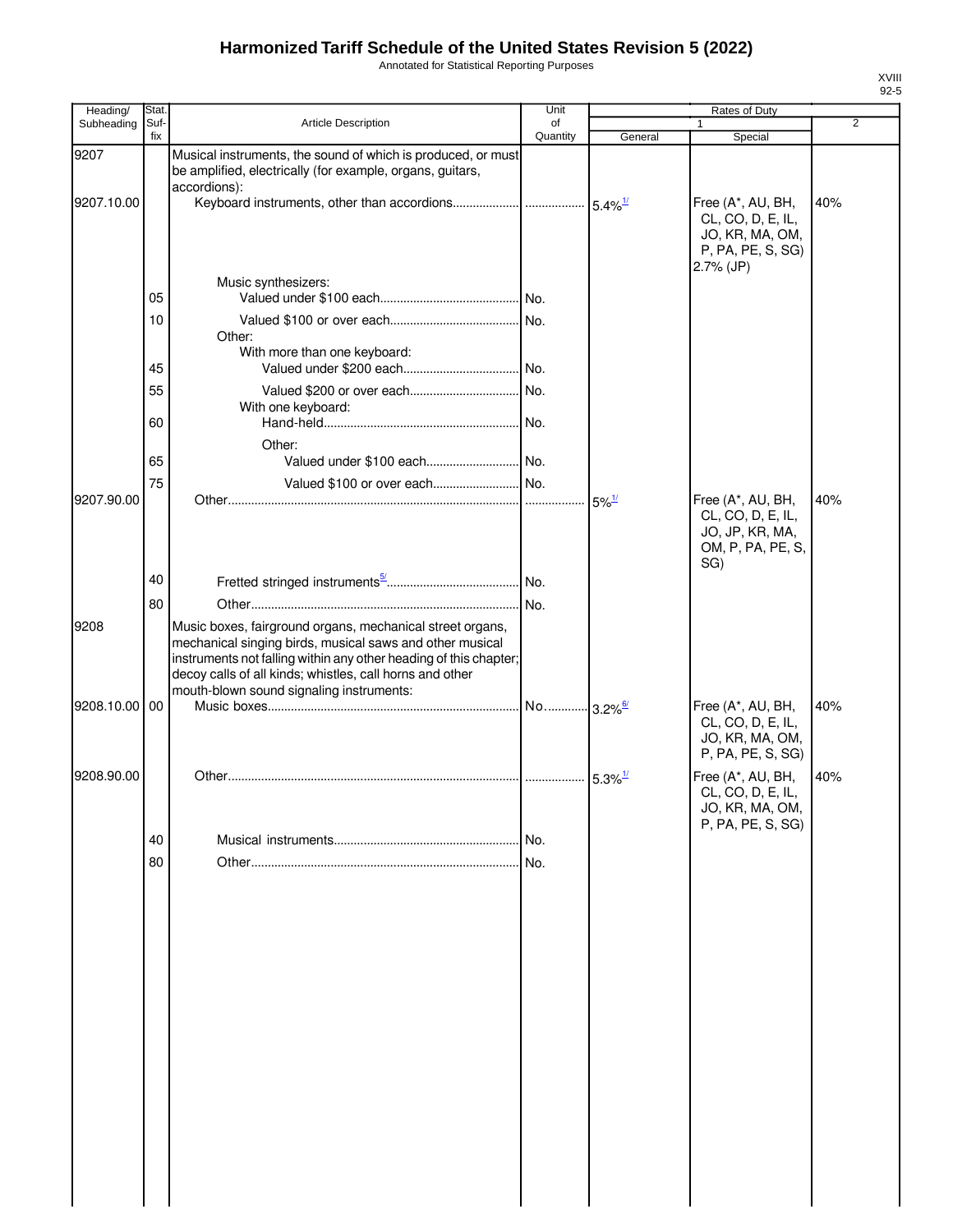Annotated for Statistical Reporting Purposes

| Heading/                 | Stat.       |                                                                                                                                                                                                                          | Unit                   |                       | Rates of Duty                                                                                                  |                          |
|--------------------------|-------------|--------------------------------------------------------------------------------------------------------------------------------------------------------------------------------------------------------------------------|------------------------|-----------------------|----------------------------------------------------------------------------------------------------------------|--------------------------|
| Subheading               | Suf-<br>fix | <b>Article Description</b>                                                                                                                                                                                               | of<br>Quantity         | General               | 1<br>Special                                                                                                   | $\overline{2}$           |
| 9209                     |             | Parts (for example, mechanisms for music boxes) and<br>accessories (for example, cards, discs and rolls for mechanical<br>instruments) of musical instruments; metronomes, tuning forks<br>and pitch pipes of all kinds: |                        |                       |                                                                                                                |                          |
| 9209.30.00 00            |             |                                                                                                                                                                                                                          | No  Free <sup>1/</sup> |                       |                                                                                                                | 40%                      |
| 9209.91<br>9209.91.40 00 |             | Other:<br>Parts and accessories for pianos:                                                                                                                                                                              |                        |                       |                                                                                                                | \$1/1,000 pins<br>$+35%$ |
| 9209.91.80 00            |             |                                                                                                                                                                                                                          |                        |                       | Free (A+, AU, BH,<br>CL, CO, D, E, IL,<br>JO, KR, MA, OM,<br>P, PA, PE, S, SG)                                 | 40%                      |
| 9209.92                  |             | Parts and accessories for the musical instruments of<br>heading 9202:                                                                                                                                                    |                        |                       |                                                                                                                |                          |
| 9209.92.20 00            |             | Mutes, collapsible musical instrument stands and<br>music holders for attachment to musical                                                                                                                              |                        |                       |                                                                                                                |                          |
|                          |             |                                                                                                                                                                                                                          | No 3.9% <sup>3/</sup>  |                       | Free (A*, AU, BH,<br>CL, CO, D, E, IL,<br>JO, KR, MA, OM,<br>P, PA, PE, S, SG)                                 | 45%                      |
| 9209.92.40 00            |             |                                                                                                                                                                                                                          |                        | $3.5\%$ <sup>1/</sup> | $\ln$ thousand 10¢/1,000 pins + Free (A*, AU, BH,<br>CL, CO, D, E, IL,<br>JO, KR, MA, OM,<br>P, PA, PE, S, SG) | \$1/1,000 pins<br>$+35%$ |
| 9209.92.60 00            |             | Bows, parts of bows, bow hair, chin rests and other<br>parts and accessories for string instruments played                                                                                                               |                        |                       |                                                                                                                |                          |
|                          |             |                                                                                                                                                                                                                          | No Free <sup>1/</sup>  |                       |                                                                                                                | 40%                      |
| 9209.92.80 00<br>9209.94 |             | Parts and accessories for the musical instruments of                                                                                                                                                                     | No 4.6% <sup>1/</sup>  |                       | Free (A*, AU, BH,<br>CL, CO, D, E, IL,<br>JO, KR, MA, OM,<br>P, PA, PE, S, SG)                                 | 40%                      |
|                          |             | heading 9207:                                                                                                                                                                                                            |                        |                       |                                                                                                                |                          |
| 9209.94.40 00            |             |                                                                                                                                                                                                                          |                        |                       | Free (A*, AU, BH,<br>CL, CO, D, E, IL,<br>JO, KR, MA, OM,<br>P, PA, PE, S, SG)                                 | 45%                      |
| 9209.94.80 00            |             |                                                                                                                                                                                                                          | No 2.7% <sup>1/</sup>  |                       | Free (A*, AU, BH,<br>CL, CO, D, E, IL,<br>JO, JP, KR, MA,<br>OM, P, PA, PE, S,<br>SG)                          | 40%                      |
|                          |             |                                                                                                                                                                                                                          |                        |                       |                                                                                                                |                          |
|                          |             |                                                                                                                                                                                                                          |                        |                       |                                                                                                                |                          |
|                          |             |                                                                                                                                                                                                                          |                        |                       |                                                                                                                |                          |
|                          |             |                                                                                                                                                                                                                          |                        |                       |                                                                                                                |                          |
|                          |             |                                                                                                                                                                                                                          |                        |                       |                                                                                                                |                          |
|                          |             |                                                                                                                                                                                                                          |                        |                       |                                                                                                                |                          |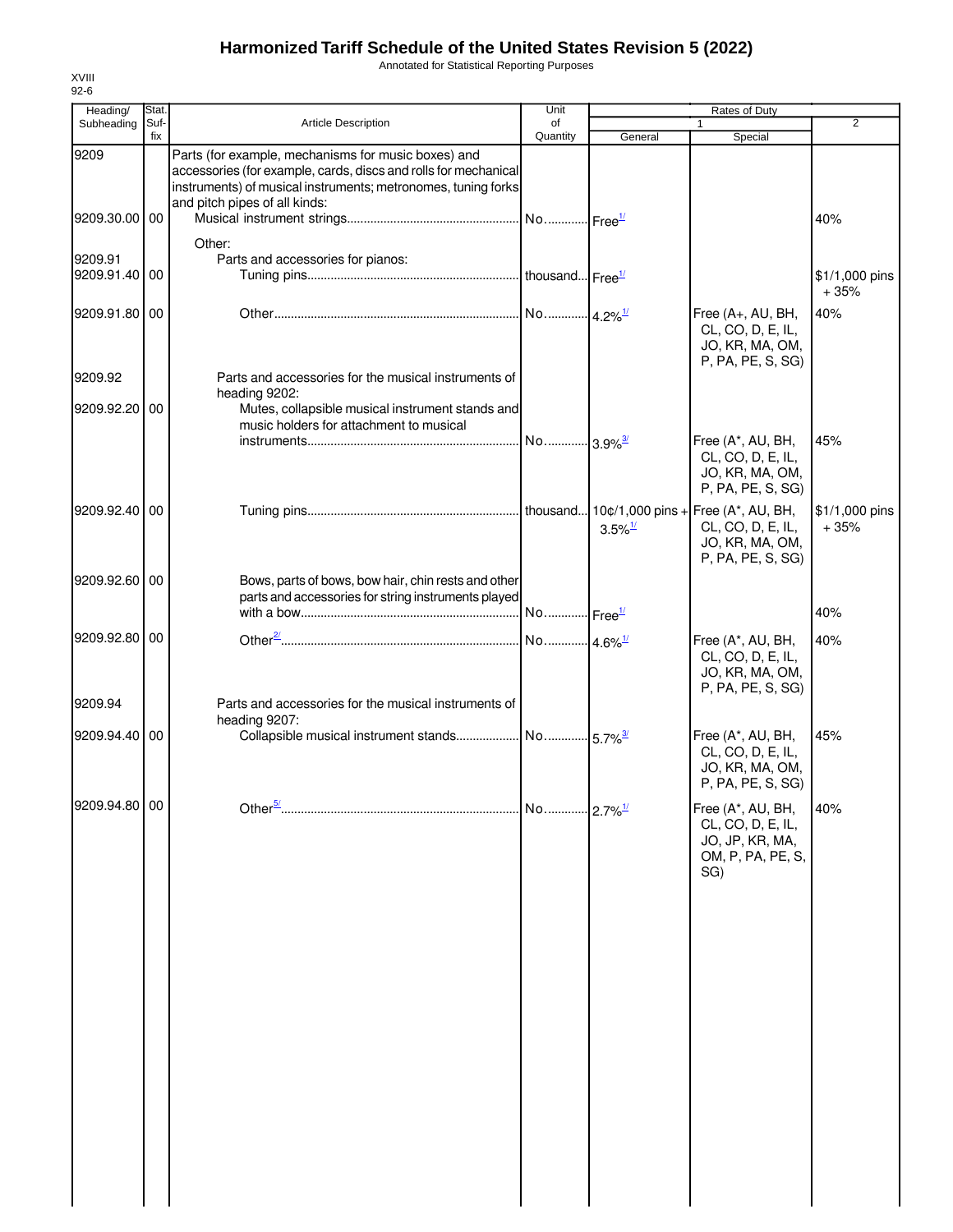Annotated for Statistical Reporting Purposes

| Heading/              | Stat.       |                                                                                                                                                                                                                                                      | Unit                              |         | Rates of Duty                                                                  |     |
|-----------------------|-------------|------------------------------------------------------------------------------------------------------------------------------------------------------------------------------------------------------------------------------------------------------|-----------------------------------|---------|--------------------------------------------------------------------------------|-----|
| Subheading            | Suf-<br>fix | Article Description                                                                                                                                                                                                                                  | of<br>Quantity                    | General | 1<br>Special                                                                   | 2   |
| 9209 (con.)           |             | Parts (for example, mechanisms for music boxes) and<br>accessories (for example, cards, discs and rolls for mechanical<br>instruments) of musical instruments; metronomes, tuning forks<br>and pitch pipes of all kinds: (con.)<br>Other: (con.)     |                                   |         |                                                                                |     |
| 9209.99<br>9209.99.05 | 00          | Other:<br>Metronomes, tuning forks and pitch pipes No Free <sup>1/</sup>                                                                                                                                                                             | kg                                |         |                                                                                | 40% |
| 9209.99.10 00         |             | Mutes for musical instruments; pedals, dampers<br>and spurs for drums; pedals and holders for<br>cymbals; lyres and other music holders for<br>attachment to musical instruments; and collapsible<br>stands for holding music or for holding musical |                                   |         |                                                                                |     |
|                       |             |                                                                                                                                                                                                                                                      | No 5.7% <sup>1/</sup>             |         | Free (A*, AU, BH,<br>CL, CO, D, E, IL,<br>JO, KR, MA, OM,<br>P, PA, PE, S, SG) | 45% |
| 9209.99.16            | 00          | Other:<br>For pipe organs of subheading 9205.90.12 No Free <sup>1/</sup>                                                                                                                                                                             | kg                                |         |                                                                                | 35% |
| 9209.99.18 00         |             |                                                                                                                                                                                                                                                      |                                   |         | Free (A*, AU, BH,<br>CL, CO, D, E, IL,<br>JO, KR, MA, OM,<br>P, PA, PE, S, SG) | 40% |
| 9209.99.20 00         |             |                                                                                                                                                                                                                                                      | kg                                |         |                                                                                | 40% |
| 9209.99.40            |             | For other woodwind and brass wind musical                                                                                                                                                                                                            |                                   |         |                                                                                | 40% |
|                       | 40          | For woodwind musical instruments                                                                                                                                                                                                                     | No.<br>kg                         |         |                                                                                |     |
|                       | 80          |                                                                                                                                                                                                                                                      | No.                               |         |                                                                                |     |
| 9209.99.61            | 00          |                                                                                                                                                                                                                                                      | kg<br>No Free <sup>1/</sup><br>kg |         |                                                                                | 40% |
| 9209.99.80            | 00          |                                                                                                                                                                                                                                                      |                                   |         | Free (A*, AU, BH,<br>CL, CO, D, E, IL,<br>JO, KR, MA, OM,<br>P, PA, PE, S, SG) | 40% |
|                       |             |                                                                                                                                                                                                                                                      |                                   |         |                                                                                |     |
|                       |             |                                                                                                                                                                                                                                                      |                                   |         |                                                                                |     |